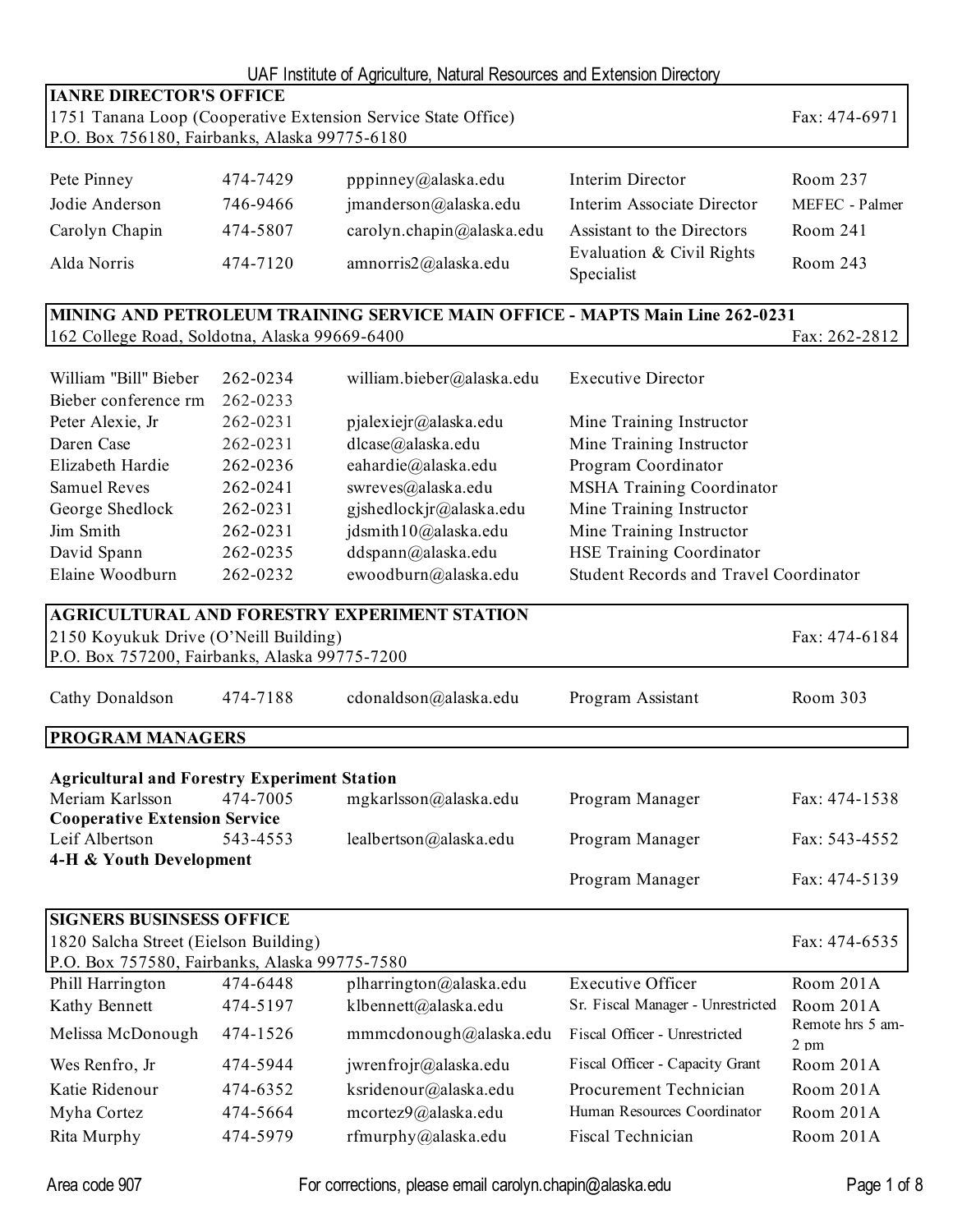| UAF Institute of Agriculture, Natural Resources and Extension Directory                                                                         |                                                                  |                                                               |                                                        |                      |  |
|-------------------------------------------------------------------------------------------------------------------------------------------------|------------------------------------------------------------------|---------------------------------------------------------------|--------------------------------------------------------|----------------------|--|
| <b>Shared Travel Services</b><br>2141 Koyukuk Drive (Arctic Health Research Building) Room 110<br>P.O. Box 757140, Fairbanks, Alaska 99775-7140 |                                                                  |                                                               |                                                        |                      |  |
|                                                                                                                                                 |                                                                  |                                                               |                                                        | Fax: 474-6567        |  |
| Email: UAF-STS@alaska.edu                                                                                                                       |                                                                  |                                                               | Serena Likar - Office Lead sllikar@alaska.edu 474-5994 |                      |  |
|                                                                                                                                                 |                                                                  |                                                               |                                                        |                      |  |
| <b>OUTREACH AND COMMUNICATIONS</b>                                                                                                              |                                                                  |                                                               |                                                        |                      |  |
|                                                                                                                                                 |                                                                  | 1751 Tanana Loop (Cooperative Extension Service State Office) |                                                        | 474-5211             |  |
| P.O. Box 756180, Fairbanks, Alaska 99775-6180                                                                                                   |                                                                  |                                                               |                                                        | Fax: 474-2631        |  |
| Email: ianre-comm@alaska.edu                                                                                                                    |                                                                  | eNews: ianre-enews@alaska.edu                                 |                                                        | 877-520-5211         |  |
| P&WD: uaf-pwd@alaska.edu                                                                                                                        |                                                                  | Web: ianre-web@alaska.edu                                     |                                                        |                      |  |
| Juella Sparks                                                                                                                                   | 474-7115                                                         | juella.sparks@alaska.edu                                      | Director                                               | Room 233             |  |
| Katrina Paul                                                                                                                                    | 474-5116                                                         | klpaul@alaska.edu                                             | Office Coordinator                                     | Room 101A            |  |
| Julie Stricker                                                                                                                                  | 474-5406                                                         | jestricker2@alaska.edu                                        | Writer/editor/PIO                                      | Room 103             |  |
|                                                                                                                                                 |                                                                  |                                                               |                                                        |                      |  |
| <b>AKASOFU BUILDING</b>                                                                                                                         |                                                                  |                                                               |                                                        |                      |  |
| 2160 Koyukuk Drive                                                                                                                              |                                                                  |                                                               |                                                        | Fax: 474-1578        |  |
| P.O. Box 757340, Fairbanks, Alaska 99775-7340                                                                                                   |                                                                  |                                                               |                                                        |                      |  |
| Elena Sparrow                                                                                                                                   | 474-7699                                                         | ebsparrow@alaska.edu                                          | Education Outreach Director,<br>Research Professor     | Room 203F            |  |
| ANCHORAGE MINING AND PETROLEUM TRAINING SERVICE OFFICE                                                                                          |                                                                  |                                                               |                                                        |                      |  |
| 786-6413<br>219 E. International Airport Road, Anchorage, Alaska 99518                                                                          |                                                                  |                                                               |                                                        |                      |  |
|                                                                                                                                                 |                                                                  |                                                               |                                                        | Fax: 786-6414        |  |
| Shirley Hagen                                                                                                                                   | 786-6413                                                         | smhagen@alaska.edu                                            | Office Manager                                         |                      |  |
| Avram Levy                                                                                                                                      | 786-5464                                                         | aslevy2@alaska.edu                                            | Well Control Instructor                                |                      |  |
|                                                                                                                                                 |                                                                  |                                                               |                                                        |                      |  |
| <b>ANCHORAGE OUTREACH CENTER</b>                                                                                                                |                                                                  |                                                               |                                                        | 786-6300             |  |
| 219 E. International Airport Road, Anchorage, Alaska 99518                                                                                      |                                                                  |                                                               |                                                        | Fax: 786-6312        |  |
| Gina Dionne                                                                                                                                     | 786-6313                                                         | gddionne@alaska.edu                                           | Program Assistant                                      |                      |  |
| Gino Graziano                                                                                                                                   | 786-6315                                                         | gagraziano@alaska.edu                                         | <b>Invasive Plants Instructor</b>                      |                      |  |
| Alex Wenninger                                                                                                                                  | 786-6309                                                         | akwenninger@alaska.edu                                        | IPM Technician                                         |                      |  |
| DeShana York                                                                                                                                    | 786-6330                                                         | ddyork@alaska.edu                                             | Urban Extension & AgrAbility Director                  |                      |  |
|                                                                                                                                                 |                                                                  |                                                               |                                                        |                      |  |
| <b>ARCTIC HEALTH RESEARCH BUILDING</b>                                                                                                          |                                                                  |                                                               |                                                        |                      |  |
| 2141 Koyukuk Drive                                                                                                                              |                                                                  |                                                               |                                                        |                      |  |
| P.O. Box 757200, Fairbanks, Alaska 99775-7200                                                                                                   |                                                                  |                                                               |                                                        |                      |  |
| Andy Harper                                                                                                                                     | 474-6932                                                         | akharper@alaska.edu                                           | Greenhouse Manager                                     | Room 106             |  |
| Jamie Hollingsworth                                                                                                                             | 474-7470                                                         | jhollingsworth@alaska.edu                                     | Manager, Bonanza Creek LTER                            |                      |  |
| Teresa Hollingsworth                                                                                                                            | 474-2424                                                         | tnhollingsworth@alaska.edu                                    | Research Ecologist                                     | Room 191             |  |
| Glenn Juday                                                                                                                                     | 474-6717                                                         | gpjuday@alaska.edu                                            | <b>Emeritus Faculty</b>                                | Room 161             |  |
| Meriam Karlsson                                                                                                                                 | 474-7005                                                         | mgkarlsson@alaska.edu                                         | Professor of Horticulture                              | Greenhouse           |  |
| Jenifer McBeath                                                                                                                                 | 474-7431<br>jhmcbeath@alaska.edu<br>Professor of Plant Pathology |                                                               |                                                        |                      |  |
| Kyla Thompson                                                                                                                                   |                                                                  | kthompson13@alaska.edu                                        | Research Assistant                                     | Room 130<br>Room 126 |  |
|                                                                                                                                                 |                                                                  |                                                               |                                                        |                      |  |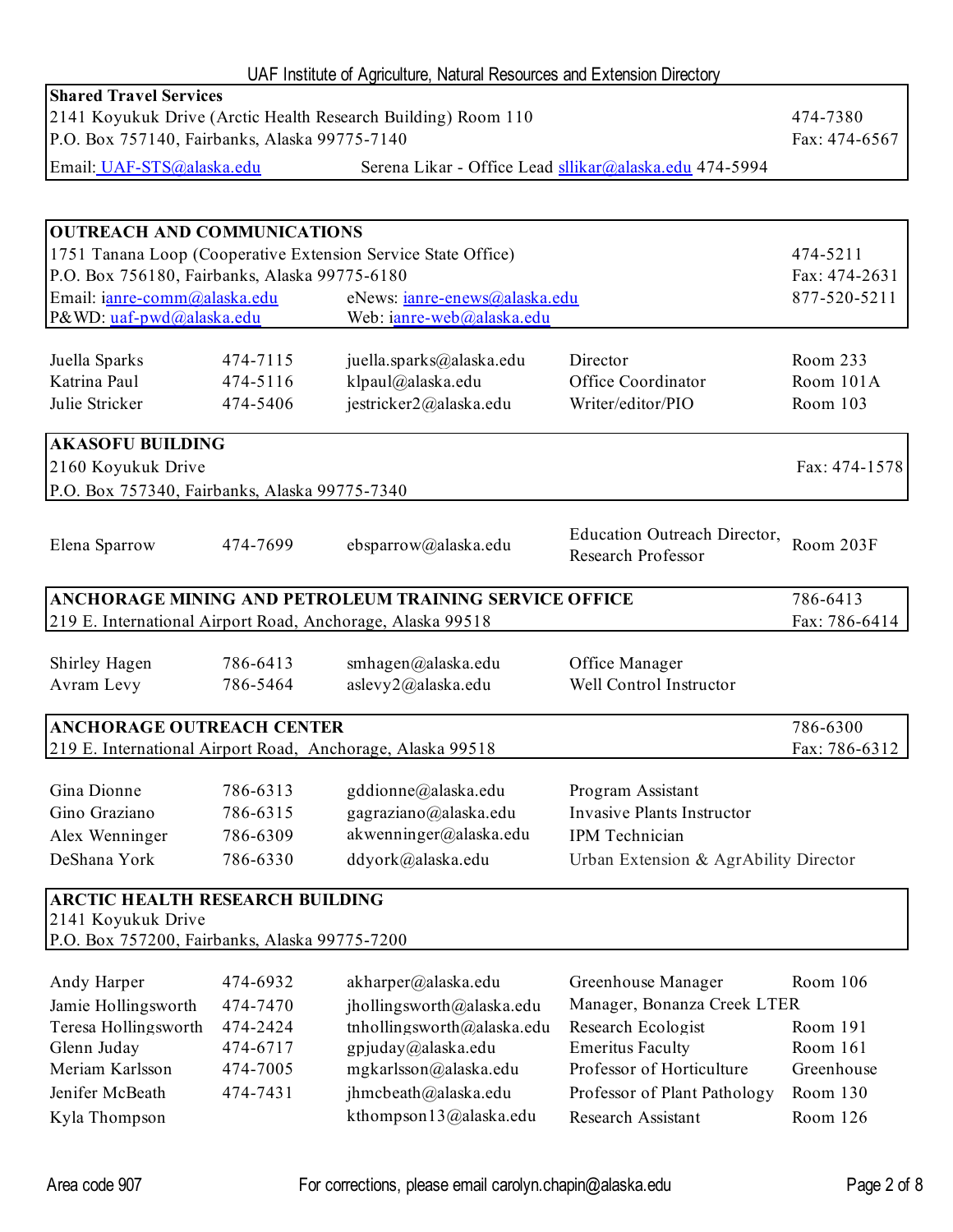| UAF Institute of Agriculture, Natural Resources and Extension Directory       |                  |                           |                                              |                     |  |
|-------------------------------------------------------------------------------|------------------|---------------------------|----------------------------------------------|---------------------|--|
| <b>BRISTOL BAY SERVICE CENTER</b>                                             | 842-4508         |                           |                                              |                     |  |
| 531 D. Street P.O. Box 216, Dillingham, Alaska 99576-0216                     |                  |                           |                                              | Fax: 842-4510       |  |
|                                                                               |                  |                           |                                              |                     |  |
| Deanna Baier                                                                  | 842-2384         | debaier@alaska.edu        | Tribal Extension Educator                    |                     |  |
| <b>COOPERATIVE EXTENSION SERVICE STATE OFFICE</b>                             |                  |                           |                                              | 474-7246            |  |
| 1751 Tanana Loop, Fairbanks, Alaska 99775                                     |                  |                           |                                              | Fax: 474-5139       |  |
| P.O. Box 756180, Fairbanks, Alaska 99775-6180                                 |                  |                           |                                              | Radon: 800-478-8324 |  |
| Mara Bacsujlaky                                                               | 474-5741         | mcbacsujlaky@alaska.edu   | 4-H & Youth Development                      | Room 215            |  |
| Kendra Calhoun                                                                | 474-5420         | klcalhoun@alaska.edu      | 4-H & Youth Development                      | Room 217            |  |
| Carolyn Chapin                                                                | 474-5807         | carolyn.chapin@alaska.edu | Assistant to the Directors                   | Room 241            |  |
|                                                                               |                  |                           | SNAP-ED/4-H Youth                            |                     |  |
| Reina Hasting                                                                 | 474-2437         | rhhasting@alaska.edu      | Development Coordinator                      | Room 247            |  |
| Lesley Jones                                                                  | 474-6756         | lajones15@alaska.edu      | Nutrition Educator                           | Room 107            |  |
| Adrian Kohrt                                                                  | 474-7930         | amkohrt@alaska.edu        | <b>EFNEP</b> Coordinator                     | Room 213            |  |
| Art Nash                                                                      | 474-6366         | alnashjr@alaska.edu       | <b>Energy Specialist</b>                     | Room 229            |  |
| Alda Norris                                                                   | 474-7120         | amnorris2@alaska.edu      | <b>Evaluation Specialist</b>                 | Room 243            |  |
| Ronda Phillips                                                                | 474-6356         | raphillips7@alaska.edu    | Bethel 4-H Program Director                  | Room 201            |  |
| Pete Pinney                                                                   | 474-7201         | pppinney@alaska.edu       | Interim Director                             | Room 237            |  |
| Heidi Rader                                                                   | 474-6620         | hbrader@alaska.edu        | <b>Tribes Extension Educator</b>             | Room 219            |  |
| Richard Seifert                                                               |                  | rdseifert@alaska.edu      | <b>Emeritus Agent</b>                        | Room 229            |  |
| <b>DELTA JUNCTION DISTRICT OFFICE</b>                                         | 895-4215         |                           |                                              |                     |  |
| 1420.5 Alaska Highway (Jarvis Office Center)                                  |                  |                           |                                              | Fax: 895-4210       |  |
| P.O. Box 349, Delta Junction, Alaska 99737-0349                               |                  |                           |                                              |                     |  |
|                                                                               |                  |                           |                                              |                     |  |
| Phillip Kaspari                                                               | 895-4215         | pnkaspari@alaska.edu      | Agriculture Agent                            |                     |  |
| <b>Stacy Petersen</b>                                                         | 895-4215         | spetersen@alaska.edu      | Program Assistant Coordinator                |                     |  |
|                                                                               |                  |                           |                                              |                     |  |
| <b>FAIRBANKS EXPERIMENT FARM &amp; GEORGESON BOTANICAL GARDEN</b><br>474-7222 |                  |                           |                                              |                     |  |
| 2180 West Tanana Drive                                                        |                  |                           |                                              |                     |  |
| P.O. Box 757200, Fairbanks, Alaska 99775-7200                                 |                  |                           |                                              |                     |  |
| Darrell Blodgett                                                              | 474-7516         | dsblodgett@alaska.edu     | RRP IS System Technician                     |                     |  |
| Erin Carr                                                                     | 474-5449         | elcarr@alaska.edu         | RRP Research Technician                      |                     |  |
| Katie DiCristina                                                              | 474-6921         | kmdicristina@alaska.edu   | GBG Manager                                  |                     |  |
| Glenna Gannon                                                                 | 474-5945         | gmgannon@alaska.edu       | Assistant Professor Sustainable Food Systems |                     |  |
| Kieran Gleason                                                                | 474-1974         | kmgleason@alaska.edu      | Summer Seasonal                              |                     |  |
| Lacey Higham                                                                  |                  | lrhigham@alaska.edu       | GBG Operations Lead                          |                     |  |
| Alan Tonne                                                                    | 474-7627         | awtonne@alaska.edu        | Farm Manager                                 |                     |  |
|                                                                               |                  |                           |                                              |                     |  |
| <b>JUNEAU DISTRICT OFFICE</b><br>523-3280                                     |                  |                           |                                              |                     |  |
| 712 W. 12th Street, Suite 1, Juneau, Alaska 99801-1574                        |                  |                           |                                              |                     |  |
| Audra Henderson                                                               | 523-3280, ext. 3 | aehenderson@alaska.edu    | <b>Nutrition Educator</b>                    |                     |  |
| Sarah Lewis                                                                   | 523-3280, ext.1  | sarah.lewis@alaska.edu    | <b>HHFD</b> Agent                            |                     |  |
| Darren Snyder                                                                 | 523-3280, ext. 2 | dgsnyder@alaska.edu       | 4-H/Ag & Hort Agent                          |                     |  |
|                                                                               |                  |                           | Southeast Office & State 4-H                 |                     |  |
| Susie Wilkie                                                                  | 523-3280, ext. 0 | susie.wilkie@alaska.edu   | Administrator                                |                     |  |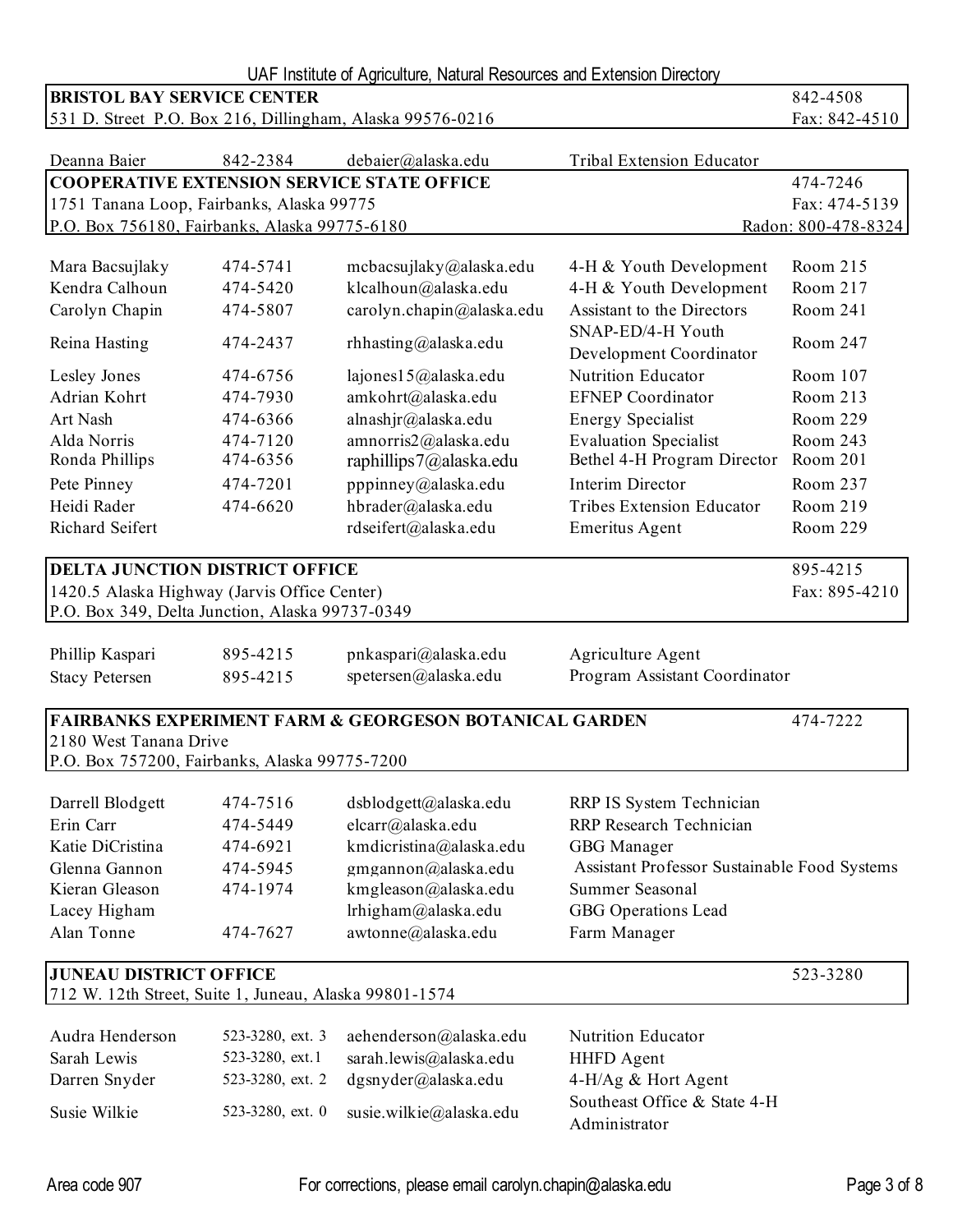|                                                          |               | UAF Institute of Agriculture, Natural Resources and Extension Directory |                                                          |               |
|----------------------------------------------------------|---------------|-------------------------------------------------------------------------|----------------------------------------------------------|---------------|
| <b>KENAI PENINSULA DISTRICT OFFICE</b>                   | 262-5824      |                                                                         |                                                          |               |
| 43961 K-Beach Road, Suite A, Soldotna, Alaska 99669-9728 | Fax: 262-3939 |                                                                         |                                                          |               |
|                                                          |               |                                                                         |                                                          |               |
| Vicki Heinz                                              | 262-3442      | vheinz@alaska.edu                                                       | <b>Administrative Assistant</b>                          |               |
| Casey Matney                                             | 262-3443      | camatney@alaska.edu                                                     | Ag & Hort Faculty                                        |               |
| Amorette Payment                                         | 262-3444      | apayment@alaska.edu                                                     | <b>Nutrition Educator</b>                                |               |
| Cassandra Rankin                                         | 262-3441      | crankin4@alaska.edu                                                     | 4-H Program Coordinator                                  |               |
| <b>KODIAK SERVICE CENTER</b>                             |               |                                                                         |                                                          | 486-1534      |
| 118 Trident Way, Kodiak, Alaska 99615-7401               |               |                                                                         |                                                          | Fax: 486-1540 |
| Kate Schaberg                                            | 485-1503      | klschaberg2@alaska.edu                                                  | 4-H Program Coordinator                                  | Room 222      |
|                                                          |               | <b>MATANUSKA EXPERIMENT FARM and EXTENSION CENTER</b>                   |                                                          | 745-3360      |
| <b>MAT-SU/COPPER RIVER DISTRICT OFFICE</b>               |               |                                                                         |                                                          | 745-3360      |
| 1509 S. Georgeson Drive, Palmer, Alaska 99645-7463       |               |                                                                         |                                                          | Fax: 745-6268 |
| Email: matsu.ces@alaska.edu                              |               |                                                                         |                                                          |               |
| Jodie Anderson                                           | 746-9466      | jmanderson@alaska.edu                                                   | <b>IANRE</b> Interim Associate Director                  |               |
| Jessica Bird                                             | 746-9491      | jrbird@alaska.edu                                                       | Event Coordinator/Social Media Marketing                 |               |
| Stephen Brown                                            | 745-3639      | scbrown4@alaska.edu                                                     | Ag/Hort/NR Agent                                         |               |
| Julie Cascio                                             | 745-3677      | jmcascio@alaska.edu                                                     | <b>HHFD</b> Agent                                        |               |
| Melissa Clampitt                                         | 745-3551      | mrclampitt@alaska.edu                                                   | Program Assistant                                        |               |
| Jim Ericksen                                             | 745-4866      | jlericksen@alaska.edu                                                   | Maintenance Mechanic/Herdsman                            |               |
| Adair Harman                                             | 746-9493      | amharman@alaska.edu                                                     | <b>Nutrition Educator</b>                                |               |
| Theresa Isaac                                            | 745-3360      | tmisaac@alaska.edu                                                      | Senior Admin Assistant                                   |               |
| Cindy Jackson                                            | 746-9493      | cjacks52@alaska.edu                                                     | Nutrition Educator                                       |               |
| Jeff Johnson                                             | 746-9481      | jajohnson30@alaska.edu                                                  | On-Site Facility Manager                                 |               |
| Ann Kowenstrot                                           | 746-3679      | amkowenstrot@alaska.edu                                                 | 4-H Program Coordinator                                  |               |
| Deb Palmer                                               |               | dipalmer@alaska.edu                                                     | Research Aide                                            |               |
| Jozef 'Joey' Slowik                                      | 746-9489      | jaslowik@alaska.edu                                                     | IPM Technician                                           |               |
|                                                          |               | kmsteward@alaska.edu                                                    |                                                          |               |
| Kristin Steward                                          |               |                                                                         | Research Aide                                            |               |
| <b>NORTHWEST OUTREACH CENTER</b>                         |               |                                                                         |                                                          |               |
| 400 E. Front Street, Rooms 102 (Northwest Campus)        |               |                                                                         |                                                          | Fax: 443-5602 |
| P.O. Box 1298 Nome, Alaska 99762-1298                    |               |                                                                         |                                                          |               |
| Teresa Trigg                                             | 443-8451      | tltrigg@alaska.edu                                                      | <b>Administrative Assistant</b>                          |               |
| O'NEILL BUILDING                                         |               |                                                                         |                                                          | 474-7188      |
| 2150 Koyukuk Drive                                       |               |                                                                         |                                                          | Fax: 474-6184 |
| P.O. Box 757200 Fairbanks, Alaska 99775-7200             |               |                                                                         |                                                          |               |
| Mingyuan Cheng                                           | 474-1973      | mcheng2@alaska.edu                                                      | Research Associate                                       | Room 319      |
| Jan Dawe                                                 |               |                                                                         | <b>Assistant Professor</b>                               | Room 317      |
|                                                          | 474-5907      | jan.dawe@alaska.edu                                                     |                                                          |               |
| Cathy Donalson                                           | 474-7188      | cdonaldson@alaska.edu                                                   | Academic Program Assist.<br>Research Associate Professor | Room 303      |
| Dennis Fielding                                          | 474-7624      | djfielding@alaska.edu                                                   | Entomology                                               | Room 347      |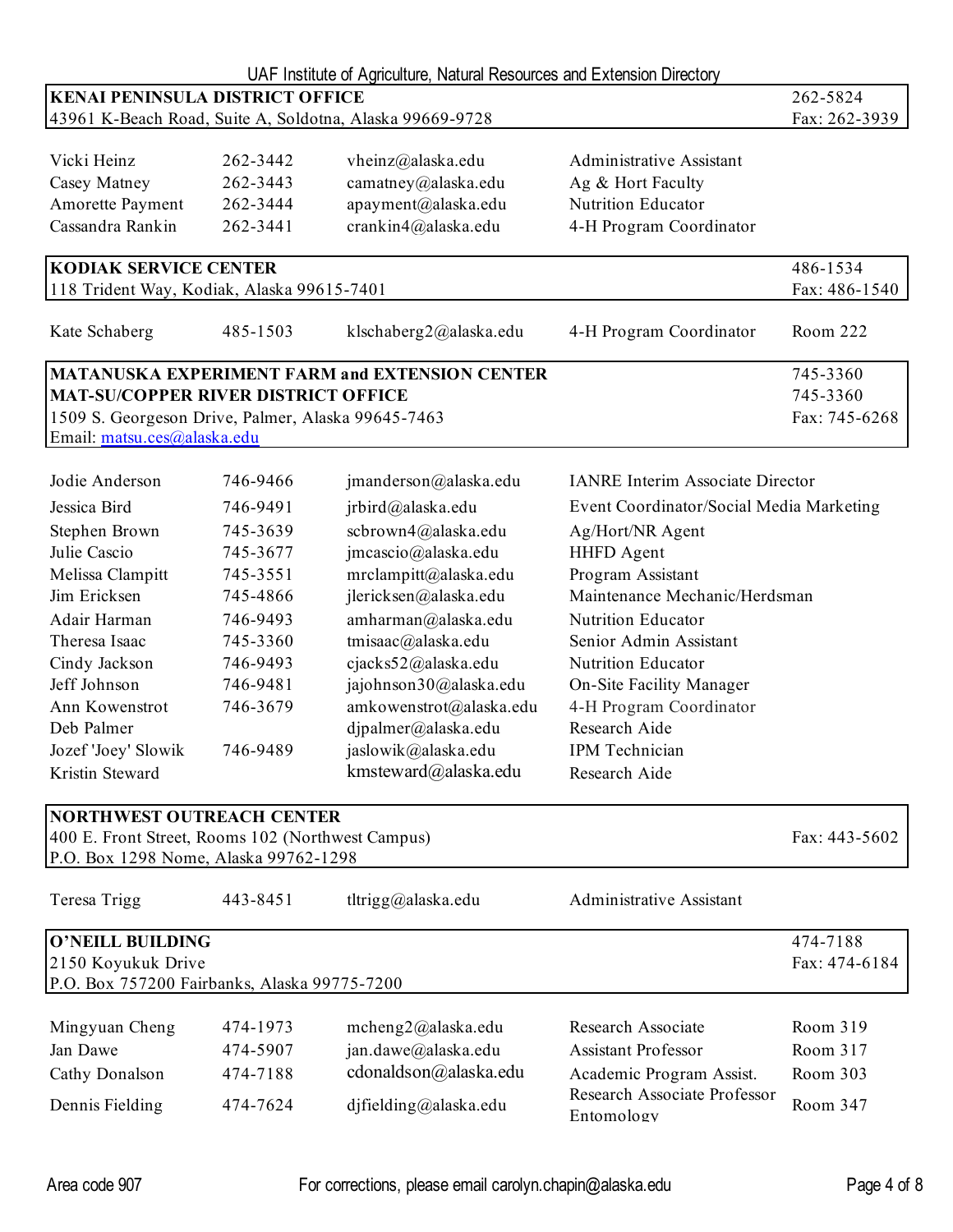| UAF Institute of Agriculture, Natural Resources and Extension Directory |
|-------------------------------------------------------------------------|
|-------------------------------------------------------------------------|

| Peter Fix                                                       | 474-6926 | pjfix@alaska.edu                                            | Professor of Outdoor<br>Recreation                    | Room 323        |
|-----------------------------------------------------------------|----------|-------------------------------------------------------------|-------------------------------------------------------|-----------------|
| Rachel Garcia                                                   |          | ragarica@alaska.edu                                         | Research Technician                                   |                 |
| Santosh Panda                                                   | 474-7539 | skpanda@alaska.edu                                          | Associate Professor of GI                             | Room 368        |
| Richard Ranft                                                   | 474-7114 | rdranft@alaska.edu                                          | Research Professional I                               | Room 335D       |
| Matthew Robertson                                               | 474-7019 | mrober57@alaska.edu                                         | Research Professional 2                               | Room 335        |
| Julie Stricker                                                  | 474-5406 | jestricker2@alaska.edu                                      | Writer/editor/PIO                                     | Room 331        |
| Sarah Trainor                                                   | 474-7878 | sarah.trainor@alaska.edu                                    | <b>Assistant Professor</b>                            | Room 370        |
| David Valentine                                                 | 474-7614 | dvalentine@alaska.edu                                       | Professor and Director, Forest<br>Soils Laboratory    | Room 309        |
| Jessica Young-<br>Robertson                                     | 474-5550 | jmrobertson3@alaska.edu                                     | Research Assistant Professor<br><b>Forest Ecology</b> | Room 337        |
| Mingchu Zhang                                                   | 474-7004 | mzhang3@alaska.edu                                          | Professor of Agronomy                                 | Room 321        |
| <b>SITKA OUTREACH CENTER</b>                                    |          |                                                             |                                                       | 747-9440        |
|                                                                 |          | 1332 Seward Avenue, Room 107, Sitka, Alaska 99835-9418      |                                                       | Fax: 747-7758   |
| Jasmine Shaw                                                    | 747-9440 | jdshaw2@alaska.edu                                          | Program Assistant                                     | Room 107        |
| <b>TANANA DISTRICT OFFICE</b>                                   |          |                                                             |                                                       | 474-1530        |
| 1000 University Avenue, Room 109 (UAF University Park Building) |          |                                                             |                                                       | Fax: 474-6885   |
| P.O. Box 758155, Fairbanks, Alaska 99775-8155                   |          |                                                             |                                                       | 474-2696 rm 108 |
|                                                                 |          |                                                             |                                                       |                 |
| Ronda Boswell                                                   | 474-2450 | rlboswell@alaska.edu                                        | <b>Administrative Assistant</b>                       | Room 109        |
| Dario Canelon                                                   | 474-2423 |                                                             | Ag/Hort/Food Systems Agent Room 109A                  |                 |
| Marla Lowder                                                    | 474-2427 | mklowder@alaska.edu                                         | 4-H & Youth Developent<br>Agent                       | Room 109C       |
| Leslie Shallcross                                               | 474-2426 | lashallcross@alaska.edu                                     | <b>HHFD</b> Agent                                     | Room 109B       |
| Gooseberry Peter                                                | 474-6829 | gpeter3@alaska.edu                                          | Ag & IPM Program Assistant Room 104                   |                 |
| YUKON-KUSKOKWIM DISTRICT OFFICE                                 |          |                                                             |                                                       | 543-4553        |
|                                                                 |          | 201 Akiak Drive or P.O. Box 1308, Bethel, Alaska 99559-0368 |                                                       | Fax: 543-4552   |
| Leif Albertson                                                  | 543-4553 | lealbertson@alaska.edu                                      | <b>HHFD</b> Agent                                     |                 |
|                                                                 |          |                                                             |                                                       |                 |
| YUKON-KUSKOKWIM DISTRICT OFFICE                                 |          |                                                             |                                                       | 543-2088        |
|                                                                 |          | 519 Mission Drive or P.O. Box 1308 Bethel, AK 99559-0368    |                                                       | Fax: 543-2183   |
| Tun'aqi Blanchet                                                | 543-2088 |                                                             | 4-H Program Coordinator                               |                 |
| Sharon Chakuchin                                                | 543-2088 | schakuch@alaska.edu                                         | 4-H Program Coordinator                               |                 |
| Kellie Johnson                                                  | 543-2088 | kvjohnson3@alaska.edu                                       | 4-H Assistant Program Administrator                   |                 |
| Ronda Phillips                                                  | 474-6356 | raphillips7@alaska.edu                                      | Bethel 4-H Program Director                           |                 |

| Bethel 4-H Program Director |  |
|-----------------------------|--|

Sam Santistevan 543-2088 essantistevanjr@alaska.edu 4-H Program Coordinator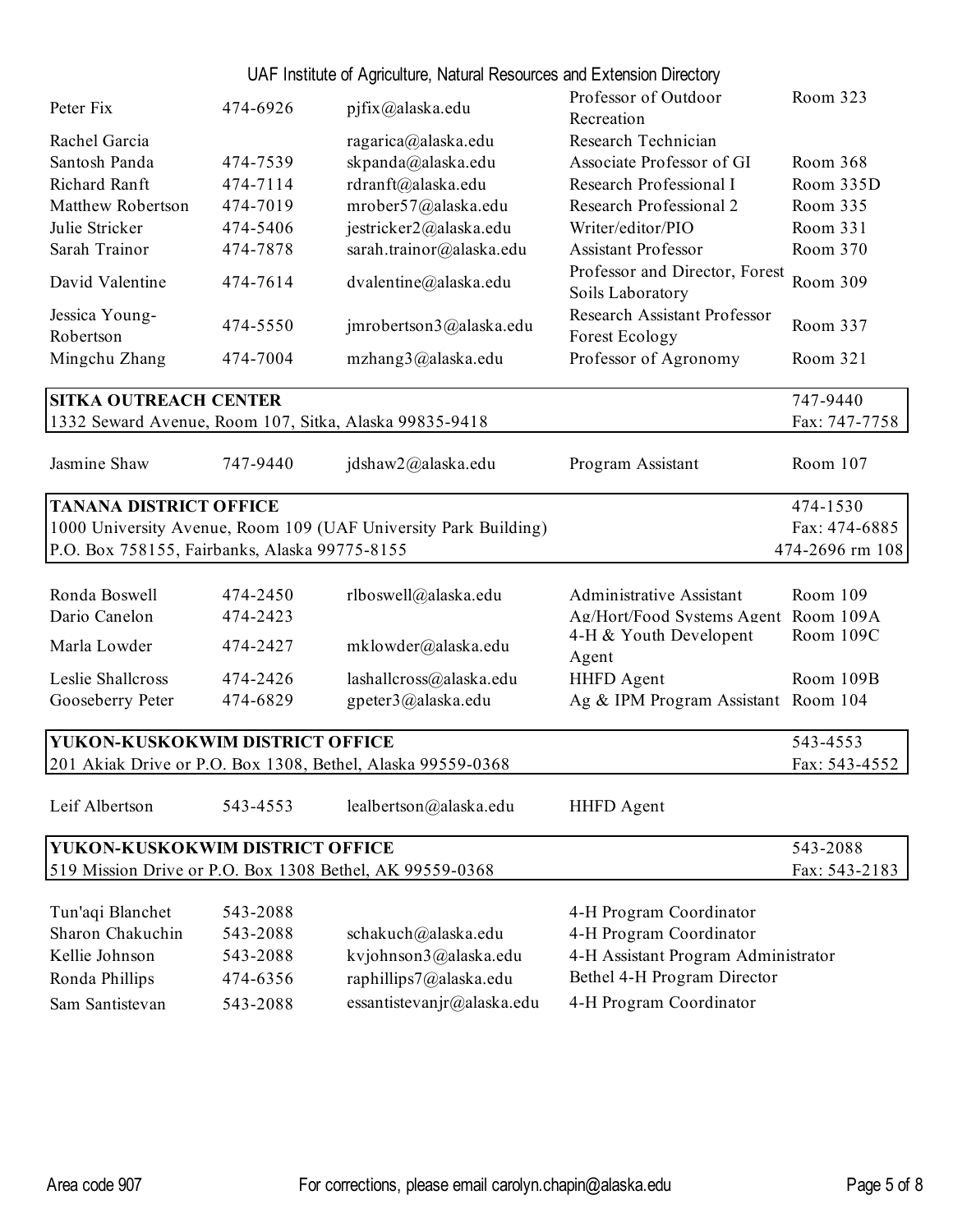| Albertson, Leif   | 543-4553 | lealbertson@alaska.edu    | Yukon-Kuskokwim District          |
|-------------------|----------|---------------------------|-----------------------------------|
| Alexie Jr., Peter | 262-0231 | pjalexierjr@alaska.edu    | Soldotna MAPTS                    |
| Anderson, Jodie   | 746-9466 | jmanderson@alaska.edu     | Matanuska Farm                    |
|                   |          |                           |                                   |
| Bacsujlaky, Mara  | 474-5741 | mcbacsujlaky@alaska.edu   | <b>IANRE State Office</b>         |
| Baier, Deanna     | 842-2384 | debaier@alaska.edu        | <b>Bristol Bay</b>                |
| Bennett, Kathy    | 474-6353 | klbennett@alaska.edu      | <b>SBO</b>                        |
| Bieber, Bill      | 262-0234 | william.bieber@alaska.edu | Soldotna MAPTS                    |
| Bird, Jessica     | 746-9491 | jrbird@alaska.edu         | Matanuska Farm                    |
| Blanchet, Tun'aqi | 543-2088 |                           | Yukon-Kuskokwim District          |
| Blodgett, Darrell | 474-7516 | dsblodgett@alaska.edu     | Fairbanks Farm                    |
| Boswell, Ronda    | 474-2450 | rlboswell@alaska.edu      | Tanana District                   |
| Brown, Stephen    | 745-3639 | scbrown4@alaska.edu       | Matanuska Farm                    |
| Calhoun, Kendra   | 474-5420 | klcalhoun@alaska.edu      | <b>IANRE State Office</b>         |
| Canelon, Dario    |          |                           | Tanana District                   |
| Carr, Erin        | 474-5449 | elcarr@alaska.edu         | Fairbanks Farm                    |
| Cascio, Julie     | 745-3677 | jmcascio@alaska.edu       | Matanuska Farm                    |
| Case, Daren       | 262-0231 | dlcase@alaska.edu         | Soldotna MAPTS                    |
| Chakuchin, Sharon | 543-2088 | schakuch@alaska.edu       | Yukon-Kuskokwim District          |
| Chapin, Carolyn   | 474-5807 | carolyn.chapin@alaska.edu | <b>IANRE State Office</b>         |
| Cheng, Mingyuan   | 474-1973 | mcheng2@alaska.edu        | O'Neill                           |
| Clampitt, Melissa | 745-3551 | mrclampitt@alaska.edu     | Matanuska Farm                    |
| Cortez, Myha      | 474-5664 | mcortez9@alaska.edu       | <b>SBO</b>                        |
| Dawe, Jan         | 474-5907 | jan.dawe@alaska.edu       | Lola Tilly (UAF campus)           |
| DiCristina, Katie | 474-6921 | kmdicristina@alaska.edu   | Fairbanks Farm                    |
| Dionne, Gina      | 786-6313 | gddionne@alaska.edu       | Anchorage Outreach                |
| Donaldson, Cathy  | 474-7188 | cdonaldson@alaska.edu     | O'Neill                           |
|                   |          |                           |                                   |
| Ericksen, Jim     | 745-4866 | jlericksen@alaska.edu     | Matanuska Farm                    |
| Fielding, Dennis  | 474-7624 | djfielding@alaska.edu     | O'Neill                           |
| Fix, Peter        | 474-6926 | pjfix@alaska.edu          | O'Neill                           |
| Gannon, Glenna    | 474-5945 | gmgannon@alaska.edu       | Fairbanks Farm                    |
| Garcia, Rachel    |          | ragarcia@alaska.edu       | O'Neill                           |
| Gleason, Kieran   | 474-1974 | kmgleason@alaska.edu      | Fairbanks Farm                    |
| Graziano, Gino    | 786-6315 | gagraziano@alaska.edu     | Anchorage Outreach                |
|                   |          |                           |                                   |
| Hagen, Shirley    | 786-6413 | smhagen@alaska.edu        | Anchorage MAPTS<br>Soldotna MAPTS |
| Hardie, Elizabeth | 262-0236 | eahardie@alaska.edu       |                                   |
| Harman, Adair     | 746-9493 | amharman@alaska.edu       | Matanuska Farm                    |
| Harper, Andy      | 474-6932 | akharper@alaska.edu       | Arctic Health                     |
| Harrington, Phill | 474-6448 | plharrington@alaska.edu   | <b>SBO</b>                        |
| Hasting, Reina    | 474-2437 | rhhasting@alaska.edu      | <b>IANRE State Office</b>         |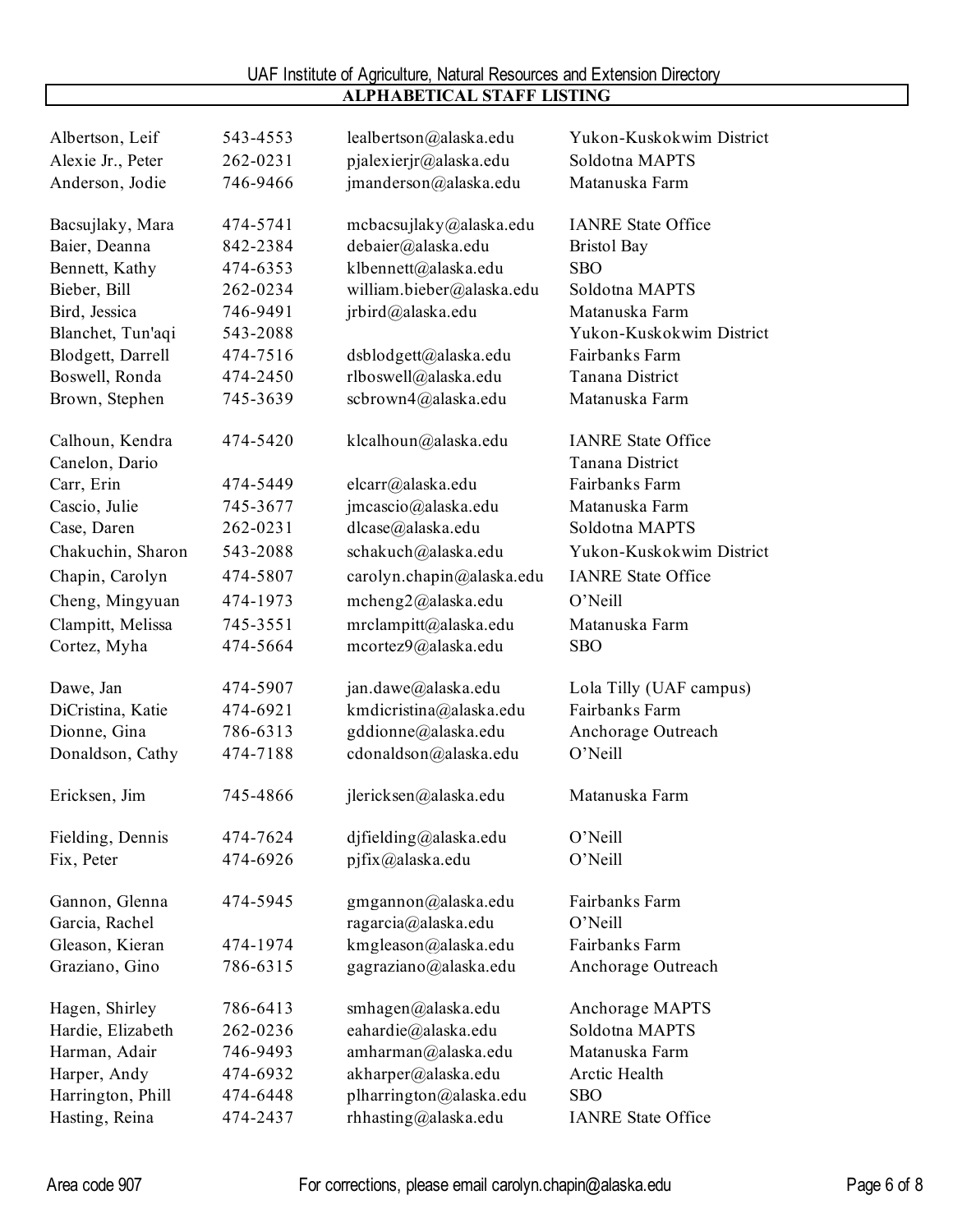|                       |                  | UAF Institute of Agriculture, Natural Resources and Extension Directory |                           |
|-----------------------|------------------|-------------------------------------------------------------------------|---------------------------|
| Heinz, Vicki          | 262-5824         | vheinz@alaska.edu                                                       | Kenai Peninsula District  |
| Henderson, Audra      | 523-3280, ext. 3 | arhenderson@alaska.edu                                                  | Juneau District           |
| Hollingsworth, Jamie  | 474-7470         | jhollingsworth@alaska.edu                                               | Arctic Health             |
| Hollingsworth, Teresa | 474-2424         | tnhollingsworth@alaska.edu                                              | Arctic Health             |
| Jackson, Cindy        | 746-9493         | cjacks52@alaska.edu                                                     | Matanuska Farm            |
| Johnson, Jeffery      | 746-9481         | jajohnson30@alaska.edu                                                  | Matanuska Farm            |
| Johnson, Kellie       | 543-2088         | kvjohnson3@alaska.edu                                                   | Yukon-Kuskokwim District  |
|                       |                  |                                                                         |                           |
| Jones, Lesley         | 474-6756         | lajones15@alaska.edu                                                    | <b>IANRE State Office</b> |
| Juday, Glenn          | 474-6717         | gpjuday@alaska.edu                                                      | Arctic Health             |
| Karlsson, Meriam      | 474-7005         | mgkarlsson@alaska.edu                                                   | Arctic Health             |
| Kaspari, Phillip      | 895-4215         | pnkaspari@alaska.edu                                                    | Delta District            |
| Kohrt, Adrian         | 474-7930         | amkorht@alaska.edu                                                      | <b>IANRE State Office</b> |
| Kowenstrot, Ann       | 746-3679         | amkowenstrot@alaska.edu                                                 | Matanuska Farm            |
| Levy, Avram           | 786-5464         | aslevy2@alaska.edu                                                      | Anchorage MAPTS           |
| Lewis, Sarah          | 523-3280 ext. 1  | sarah.lewis@alaska.edu                                                  | Juneau District           |
| Lowder, Marla         | 474-2427         | mklowder@alaska.edu                                                     | Tanana District           |
| Matney, Casey         | 262-5824         | camatney@alaska.edu                                                     | Kenai Peninsula District  |
| McBeath, Jenifer      | 474-7431         | jhmcbeath@alaska.edu                                                    | Arctic Health             |
| McDonough, Melissa    | 474-1526         | mmmcdonough@alaska.edu                                                  | <b>SBO</b>                |
| Murphy, Rita          | 474-5979         | rfmurphy@alaska.edu                                                     | <b>SBO</b>                |
| Nash, Art             | 474-6366         | alnashjr@alaska.edu                                                     | <b>IANRE State Office</b> |
|                       | 474-7120         |                                                                         | <b>IANRE State Office</b> |
| Norris, Alda          |                  | amnorris2@alaska.edu                                                    |                           |
| Palmer, Deb           |                  | djpalmer@alaska.edu                                                     | Matanuska Farm            |
| Panda, Santosh        | 474-7539         | skpanda@alaska.edu                                                      | O'Neill                   |
| Paul, Katrina         | 474-5116         | klpaul@alaska.edu                                                       | Outreach & Communications |
| Payment, Amorette     | 262-5824         | apayment@alaska.edu                                                     | Kenai Peninsula District  |
| Peter, Gooseberry     | 474-6829         | gpeter3@alaska.edu                                                      | Tanana District           |
| Petersen, Stacy       | 895-4215         | spetersen@alaska.edu                                                    | Delta District            |
| Phillips, Ronda       | 474-6356         | raphillips7@alaska.edu                                                  | <b>IANRE State Office</b> |
| Pinney, Pete          | 474-7429         | pppinney@alaska.edu                                                     | <b>IANRE State Office</b> |
| Rader, Heidi          | 474-6620         | hbrader@alaska.edu                                                      | <b>IANRE State Office</b> |
| Ranft, Richard        | 474-7114         | rdranft@alaska.edu                                                      | O'Neill                   |
| Rankin, Cassandra     | 262-5824         | crankin4@alaska.edu                                                     | Kenai Peninsula District  |
| Renfro Jr., Wes       | 474-5944         | jwrenfrojr@alaska.edu                                                   | <b>SBO</b>                |
| Reves, Sam            | 262-0241         | swreves@alaska.edu                                                      | Soldotna MAPTS            |
| Ridenour, Katie       | 474-6352         | ksridenour@alaska.edu                                                   | <b>SBO</b>                |
| Robertson, Matthew    | 474-7019         | mrober57@alaska.edu                                                     | O'Neill                   |
| Santistevan, Sam      | 543-2088         | essantistevanjr@alaska.edu                                              | Yukon-Kuskokwim District  |
| Schaberg, Kate        | 485-1503         | klschaberg2@alaska.edu                                                  | Kodiak                    |
| Seifert, Rich         |                  | rdseifert@alaska.edu                                                    | <b>IANRE State Office</b> |
| Shallcross, Leslie    | 474-2426         | lashallcross@alaska.edu                                                 | Tanana District           |

Area code 907 For corrections, please email carolyn.chapin@alaska.edu Page 7 of 8